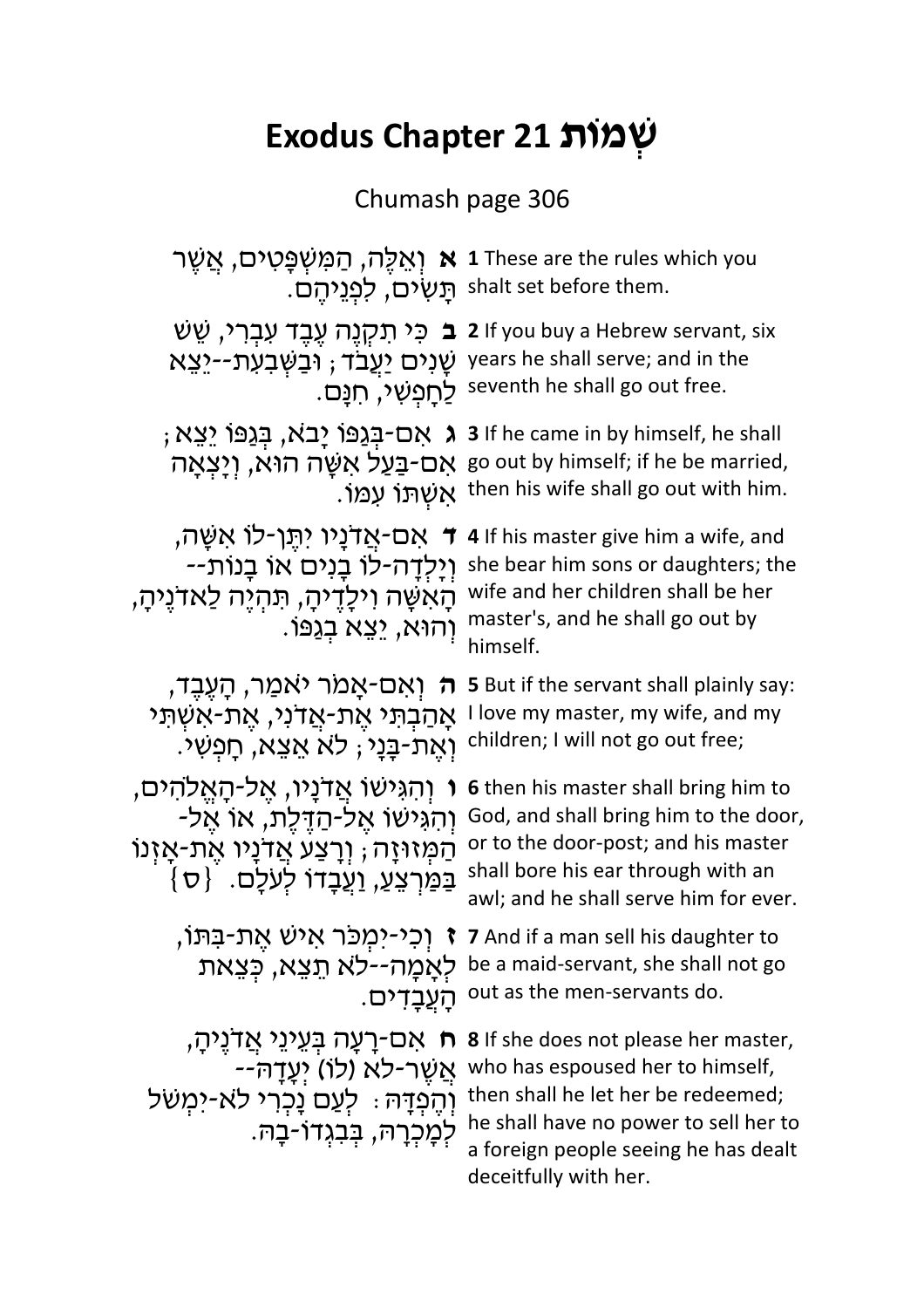| ט וְאִם-לִבְנוֹ, יִיעָדֶנָּה--כְּמִשְׁפַּט<br>ּהַבָּנוֹת, <u>יַעֲ</u> שֶׂה-לַה.                                       | 9 And if he betroths her to his son,<br>he shall deal with her after the<br>manner of daughters.                                             |
|-----------------------------------------------------------------------------------------------------------------------|----------------------------------------------------------------------------------------------------------------------------------------------|
| אם-אַחֶרֶת, יקַח-לוֹ--שְׁאֶרָהּ<br>כִּסוּתָה וְעֹנָתָה, לֹא יגִרַע.                                                   | 10 If he takes another wife, her<br>food, her clothing, and her conjugal<br>rights, shall he not diminish.                                   |
| <b>יא</b> ואָם-שְׁלָשׁ-אֵלֶּה--לֹא יַעֲשֶׂה,<br>ַלָהּ : וְיָצְאָה חִנָּם, אֵין כָּסֶף                                 | 11 And if he does not fulfil these<br>three for her, then shall she go out<br>for nothing, without money.                                    |
| <b>יב</b> מַכֵּה אישׁ וַמֵת, מוֹת יוּמַת.                                                                             | 12 He that strikes a man, so that he<br>dies, shall surely be put to death.                                                                  |
| יג וַאֲשֶׁר לֹא צַדַּה, וְהַאֱלֹהִים<br>אַנָּה לְיַדוֹ--וְשַׂמְתִּי לְךָ מָקוֹם,<br>ּאֲשֶׁר יָנוּס שַַׂמֲה.           | 13 If a man lies not in wait, but an<br>act of God occurred; then I will<br>appoint you a place to where he<br>may flee.                     |
| יד וְכִי-יָזָד אישׁ עַל-רֵעֳהוּ,<br>לְהָרְגוֹ בְעָרְמָה--מֵעִם מִזְבָּחִי,<br>תִּקַחֲנוּ לָמוּת.                      | 14 And if a man comes<br>presumptuously upon his neighbour,<br>to slay him with guile; you shalt take<br>him from my altar, that he may die. |
| <b>טו</b> וּמַכֵּה אָביו וְאמּוֹ, מוֹת<br>יומַת.                                                                      | 15 He that strikes his father and his<br>mother, shall be surely put to<br>death.                                                            |
| ַ <b>טז</b> וְגֹּנֵב אישׁ וּמְכָרוֹ וְנִמְצָא<br>ַבְיָדוֹ, מוֹת יוּמַת                                                | 16 And he that steals a man, and<br>sells him, or if he be found in his<br>hand, he shall surely be put to<br>death.                         |
|                                                                                                                       | יִמְקַלֵּל אָבִיו וְאִמוֹ, מוֹת 17 He that curses his father and his<br>ירְמַת. mother shall surely be put to death.                         |
| <b>יח</b> וְכִי-יְרִיבֵן אֲנָשִׁים--וִהְכָּה-<br>ֹאישׁ אֵת-רֵעֲהוּ, בִּאֲבֵן אוֹ<br>בְאֵגְרֵף ; וְלֹא יָמוּת, וְנָפַל | 18 If men contend, and one struck<br>the other with a stone, or with his<br>fist, and he does not die but has to<br>למשכב. take to his bed,  |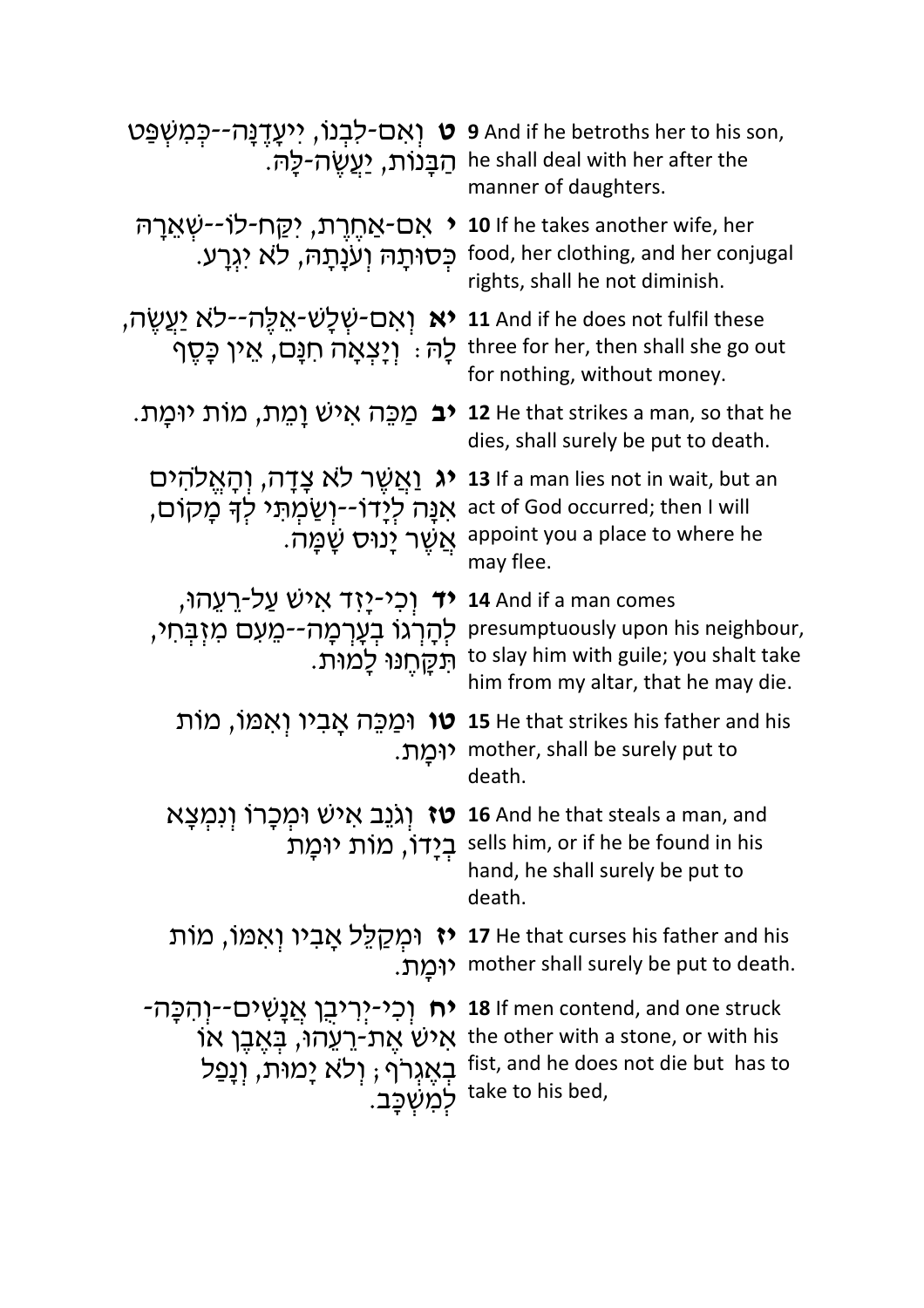עַל-מִשְׁעַנְתּוֹ--וְנִקָּה הַמַּכֶּה : רַק שִׁבְתּוֹ יִתֵּן, וְרַפֹּּא יְרַפֵּא.

**יט אַם-יָקוּם וְהִתְהַלֵּךְ בַּחוּץ, 19** if he rises again, and walk around upon his staff, then shall he that struck him be free; only he shall pay for the loss of his time, and shall cause him to be thoroughly healed.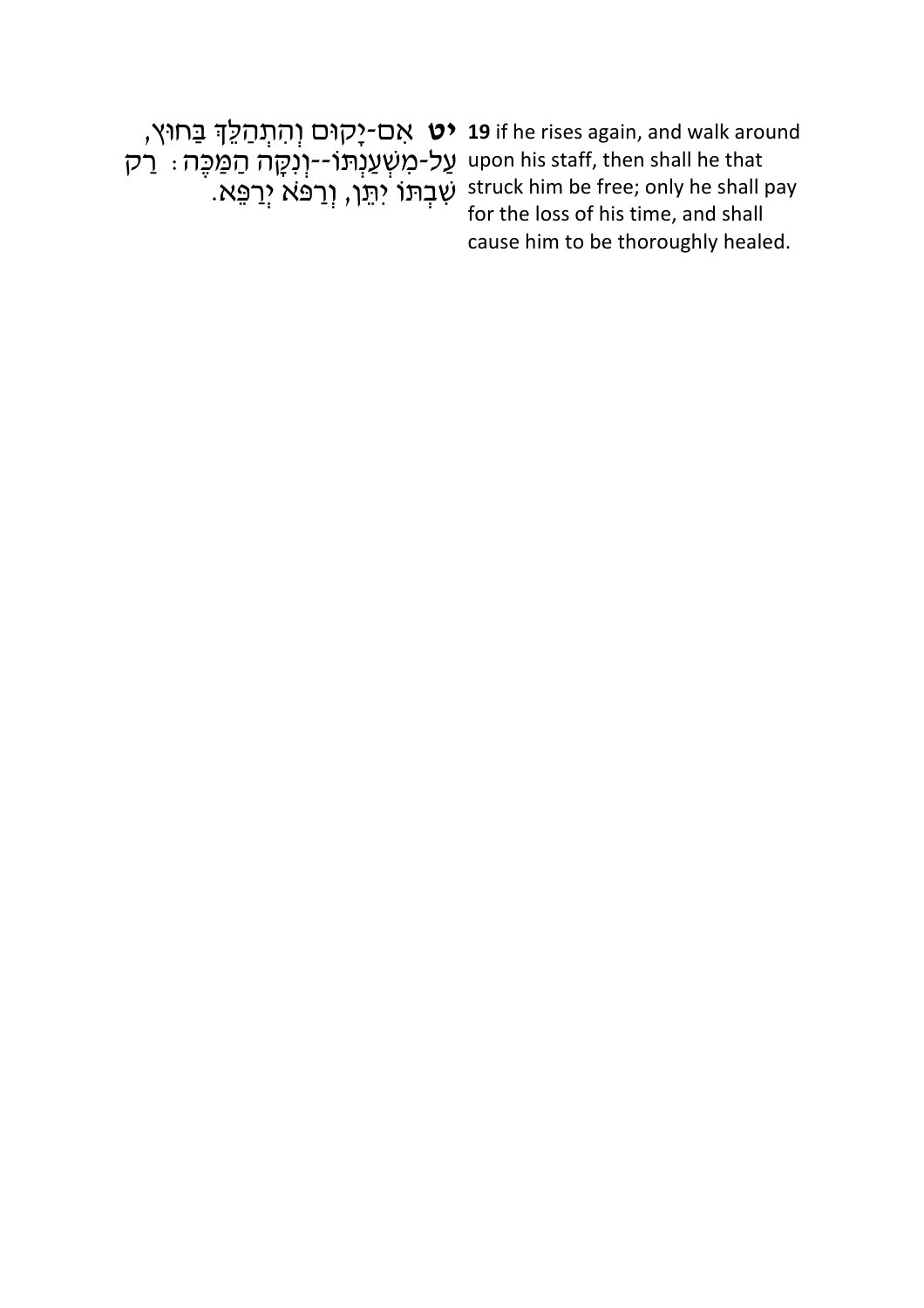## Haftarah Mishpatim

Jeremiah 34:8-22; 33:25,26

This is the word that came to Jeremiah from God after King Zedekiah had made a covenant with all the people that were at Jerusalem to proclaim liberty to them. Every man should let his Hebrew servant, man or woman go free. No Jew should make a slave of his brother. All the princes and all the people that had entered into the covenant paid attention to this and gave their slaves permanent freedom. But afterwards they reverted to bringing them into subjection. Therefore, the word of God came to Jeremiah saying: thus says the God of Israel, I made a covenant with your fathers in the day that I brought you out of the land of Egypt from the house of bondage. I said that in the seventh year you shall let every Hebrew kinsmen who has served six years go free from you. But your fathers did not listen to me. You had repented and done that which is right in my eyes in proclaiming liberty, every man to his neighbour. And you had made a covenant before me in the house called by my name. But you reverted and profaned my name and every man caused his servant and his handmaid to be re-enslaved.

Therefore thus says God, because you have not given heed to me to release your neighbours, I will release you to the sword, to sickness and famine. I will make you a horror to all the kingdoms of the earth. And I will give the people who have transgressed my covenant into the hands of their enemies; the princes of Judah and the princes of Jerusalem the officers, the priests and the people of the land who have not performed the words of the covenant which they made before me when they cut the calf in two and passed between its parts. Their dead bodies shall be for food to the birds of the sky and the beast of the earth.

And I will give Zedekiah king of Judah and his princes I will give into the hands of the enemy and into the hand of those who seek their life, into the hand of the king of Babylon's army, who had departed from you. I will cause them to return to this city, says God, and they shall fight against it and take it and burn it with fire and I will make the cities of Judah an uninhabited desolation.

Thus says God: as sure as my covenant is with day and night and I have fixed